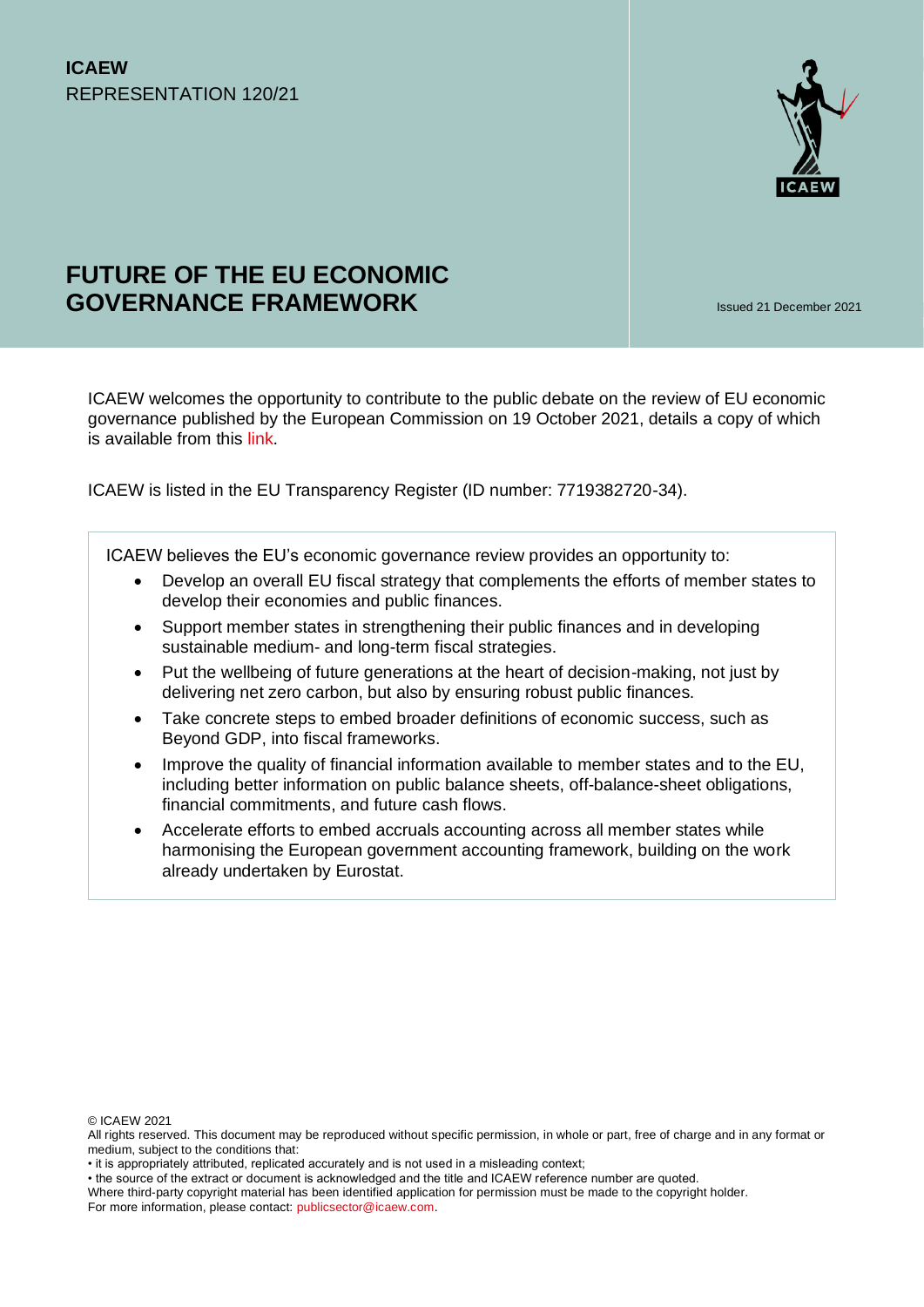ICAEW is a world-leading professional body established under a Royal Charter to serve the public interest. In pursuit of its vision of a world of strong economies, ICAEW works with governments, regulators and businesses and it leads, connects, supports and regulates more than 157,800 chartered accountant members in over 147 countries. ICAEW members work in all types of private and public organisations, including public practice firms, and are trained to provide clarity and rigour and apply the highest professional, technical, and ethical standards.

ICAEW's Public Sector team supports members working in and with the public sector to deliver public priorities and sustainable public finances, including over 8,000 in ICAEW's Public Sector Community. ICAEW engages with policy makers, public servants and others to promote the need for effective financial management, audit and assurance, financial reporting and governance and ethics across the public sector to ensure public money is spent wisely.

ICAEW has had a presence in Brussels since 1994, providing technical advice across a broad range of EU regulatory matters and facilitating dialogue among stakeholders on key public policy issues. Headquartered in Brussels, the ICAEW Europe Region engages with professional bodies, firms, oversight authorities and market participants across Europe and approximately 5,000 ICAEW members in EU member states.

# **ANSWERS TO SPECIFIC QUESTIONS**

#### *1. How can the framework be improved to ensure sustainable public finances in all Member States and to help eliminate existing macroeconomic imbalances and avoid new ones arising?*

This review of EU economic governance provides a timely opportunity to give serious thought as to how to better support member states in defining long-term fiscal strategies to ensure the resilience and sustainability of their public finances.

We believe a comprehensive long-term fiscal strategy is needed to put the public finances onto a sustainable footing. In a European context, this could call for the adoption of a European-level long-term fiscal strategy based on a mandatory requirement for individual member states to develop long-term plans which could then be subject to review by the Commission.

A long-term, principles-based public finance strategy needs to look 25 to 50 years ahead – covering at least two generations. This would require governments – and by extension all public bodies – to take a longer-term view, balancing current and future needs so that decisions taken now to support short-term fiscal sustainability do not compromise the ability of future generations to meet their needs.

The absence of long-term fiscal strategies at an EU level or in many member states means that many questions have not been properly debated at European or in many cases at a national level. For example, what level of public debt is appropriate to pass on to future generations? Should funds be established to cover social security, public sector pension, health and social care or nuclear decommissioning obligations, or should they be paid for out of future tax revenues? How should tax and welfare systems evolve? How should risks be allocated between government, businesses and individuals? How can public finances be better prepared for future crises?

Developing long-term strategies and debating their contents could assist in gaining public acceptance of (for example) necessary tax increases over the medium- to long-term, reducing the temptation for 'stealth' tax rises that overcomplicate the tax system and distort economic incentives. Member state fiscal strategies could also address whether to build up 'rainy-day' funds or sovereign wealth funds to strengthen public balance sheets.

Governments have historically dealt with many of these issues on a piecemeal basis in the absence of a more comprehensive vision for the public finances. In some cases, decisions are repeatedly deferred with the scale of the problem becoming larger the longer it is left unaddressed. Failing to tackle the challenges which threaten to undermine the sustainability of public finances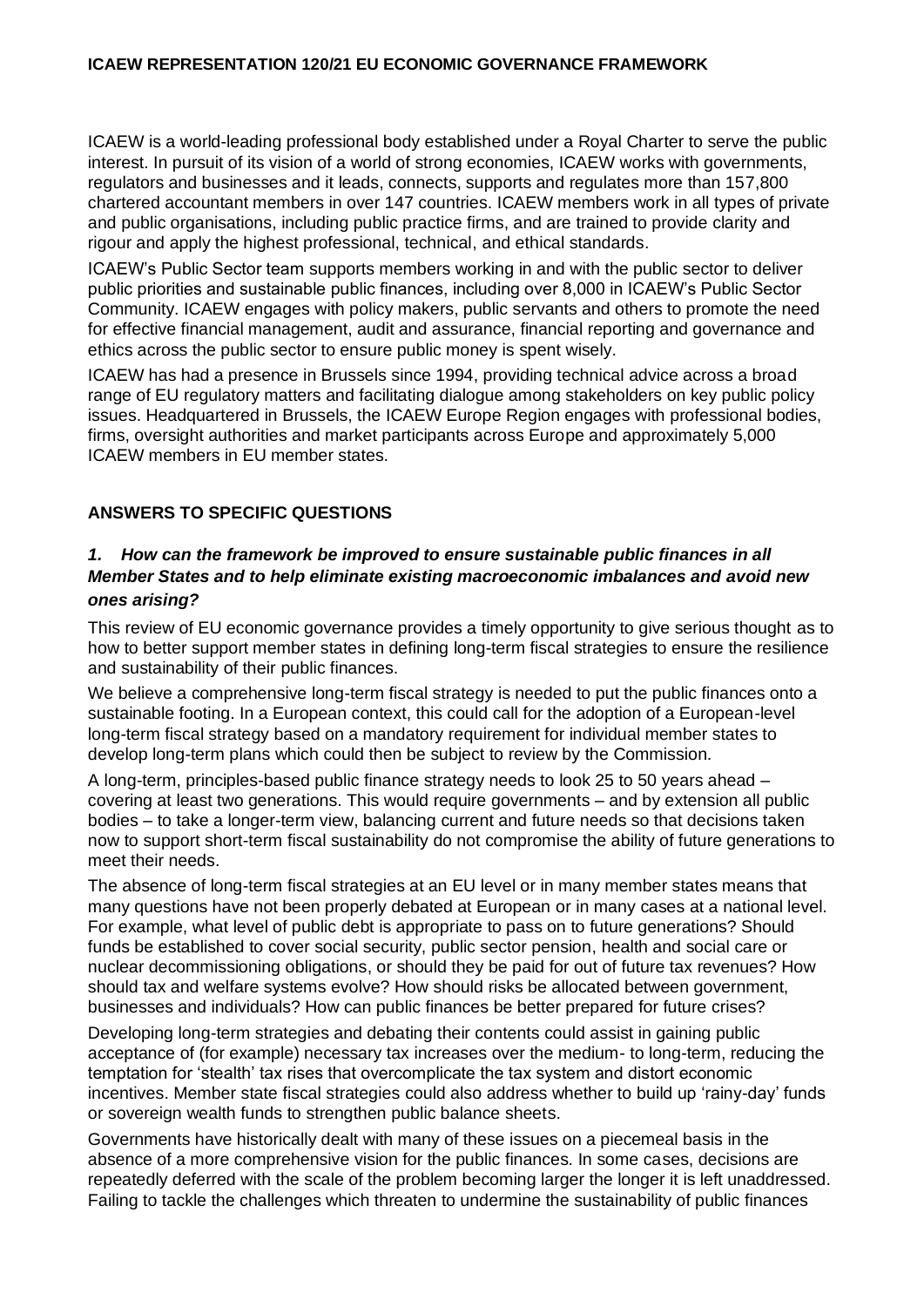will not only entrench intergenerational unfairness but will increasingly constrain policymakers in the choices they are able to make.

Changes to EU and national frameworks to support the sustainability of public finances should be guided by a set of key principles, including:

- Stability fiscal frameworks need to provide funding predictability for bodies across the public sector over different timeframes. This will enable them to plan the delivery of public services with more confidence, implement improvement programmes, and invest in essential economic, social and green infrastructure.
- Resilience a long-term fiscal strategy must address the need for countries to repair their balance sheets while strengthening their resilience and capacity to withstand future fiscal emergencies. This is particularly important where public sector balance sheets have been weakened by the pandemic and where high levels of debt and other liabilities may amplify their vulnerability to increases in interest rates and inflation.
- Capability ensuring sound economic governance relies on strong financial management, governance, and accountability across the public sector. Maximising value delivered while keeping costs under control requires appropriate investment in financial skills, financial processes, financial reporting, and audit across the public sector.

#### *2. How to ensure responsible and sustainable fiscal policies that safeguard long-term sustainability, while allowing for short-term stabilisation?*

While repairing the fiscal damage from the pandemic must be a key priority, it is important that the economic governance framework considers the medium- to long-term evolution of the public finances of each member state and of the EU.

Higher levels of debt and impaired economic performance following the pandemic will increase the exposure of public finances to interest rates and increase the potential for tax rises in the short- to medium-term. However, spending pressures from demographic change, delivering net zero and other key drivers such as defence will have a much greater impact over the medium- to long-term.

Member states need to develop fiscal strategies that address these fundamental factors driving increases in public spending and the accompanying growth of balance sheet liabilities. Fiscal policies need to address key questions such as whether there are adequate investment funds established to settle liabilities in the public balance sheet such as public sector pensions or to meet off-balance-sheet obligations or financial commitments as they fall due. For unfunded liabilities, obligations, and commitments to be met out of future taxation, is there a clear understanding of what this means for tax policies and for future public investment? Do member states' strategies adequately consider fiscal resilience – will they be able to meet fiscal stress tests in a variety of potential future economic shock or climate change scenarios?

We believe a balanced scorecard approach would enable the EU and its member states to enter a more substantive dialogue about the quality of each country's medium- and long-term fiscal strategies in a way that would be not possible in a framework primarily focused on short-term metrics such as the fiscal deficit in a particular year. Such an approach might potentially score member states running fiscal deficits with (for example) well-developed fiscal strategies based on high quality comprehensive financial information more highly than those in budget balance today but without adequate levels of financial information or a strategy to deal with the costs of an ageing society or the potential costs of climate change.

A balanced scorecard approach would allow the EU and member states to look across the whole of their public sector balance sheets as well as considering off-balance-sheet liabilities, financial commitments, and future cash flows. It would enable consideration of the demographic challenges to public finances from individuals living longer alongside proportionately smaller workforces compared with those in retirement. It would also encourage focus on the level of fiscal resilience and the quality of strategies for taxation, public spending, and debt management.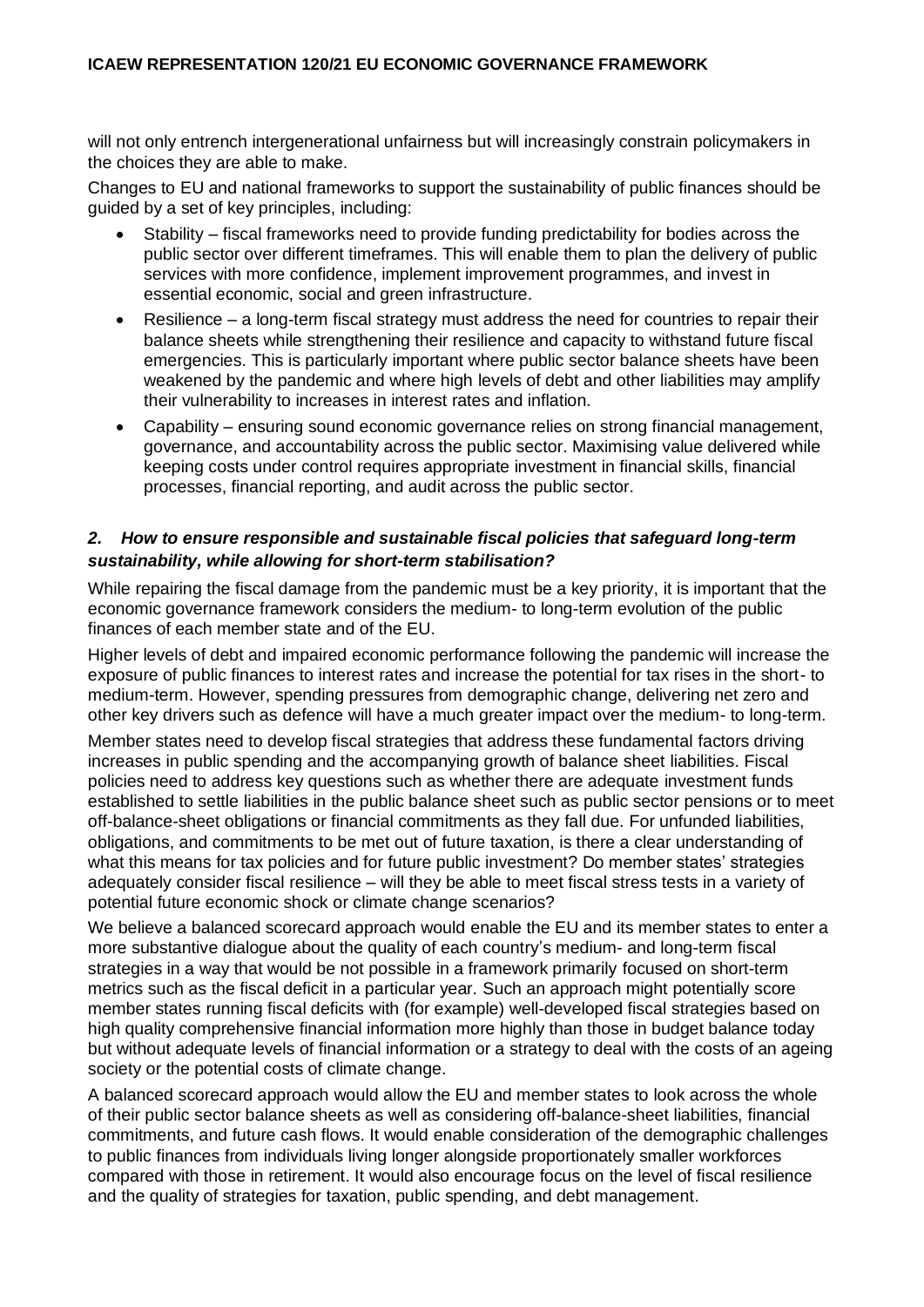A key part of any scorecard would be in assessing the quality of the financial information used by member states. Are audited consolidated financial statements prepared in line with accounting standards and on a timely basis? Do they have comprehensive monthly management accounts comparable to the private sector? How rigorous are their fiscal forecasts? Are independent economic and fiscal forecasters in place or do they need strengthening?

Such an approach must be underpinned by further steps to harmonise the European government accounting framework, building on the extensive preparatory work undertaken by Eurostat in recent years. Embedding accruals accounting will help address persistent shortcomings in the timeliness and quality of the financial information available to governments. The current review of the framework provides the opportunity to accelerate reform by setting clear timelines for mandatory government reporting by all member states.

# *3. What is the appropriate role for the EU surveillance framework in incentivising Member States to undertake key reforms and investments needed to help tackle today and tomorrow's economic, social, and environmental challenges while preserving safeguards against risks to debt sustainability?*

Although there is a role for annual fiscal metrics as part of the framework, we believe that the principal focus should be on the quality of member state assessments of their economic and financial positions and of their medium- and long-term fiscal strategies.

Such an approach would provide member states with flexibility in how they aim to grow their economies, for instance using tools such as public investment in infrastructure, whilst also ensuring each member state has a clear understanding of their financial situation and the fiscal resilience needed to address potential future economic shocks. It would help ensure that member states have a comprehensive understanding of their fiscal situations, supported by high quality comprehensive transparent financial information including balance sheets, financial commitments, and future cash flow projections in addition to annual revenue and spending analyses.

How good are member states' assessments of the pressures on public services, health and social care, welfare and social security systems? How resilient are their public finances to potential future economic shocks and can they meet fiscal 'stress tests'? How do they intend to address the cost implications of more people living longer? How can they fund the necessary investment to deliver net zero carbon? How do they intend to reduce inequality and improve the fairness of their tax and welfare systems?

These questions cannot be answered by a single metric of general government deficit or debt, which can only provide a partial picture of fiscal sustainability or resilience. For example, low levels of debt might enable a country to meet numerical measures today, but if it has large financial commitments and an unsustainable approach to demographic change it might be in a worse financial state than a country with higher current levels of debt but that has a fiscal strategy that will enable it to meet its financial commitments in a variety of different scenarios.

# *4. How can one simplify the EU framework and improve the transparency of its implementation?*

As finance professionals, we would like to see a European framework that also encourages clear focus at national (and sub-national) level on areas such as:

- Financial reporting: good decision making requires comprehensive and accurate financial information, and so the framework needs to support and encourage member states to implement best practice accruals accounting and financial reporting and to strengthen their financial management and financial processes.
- Financial strategy: a European fiscal framework needs to ensure that 'short-term' solutions do not impair sustainability over the longer term. Such a framework needs to enable countries to fully consider likely levels of future funding and the anticipated demand for, and cost of, services.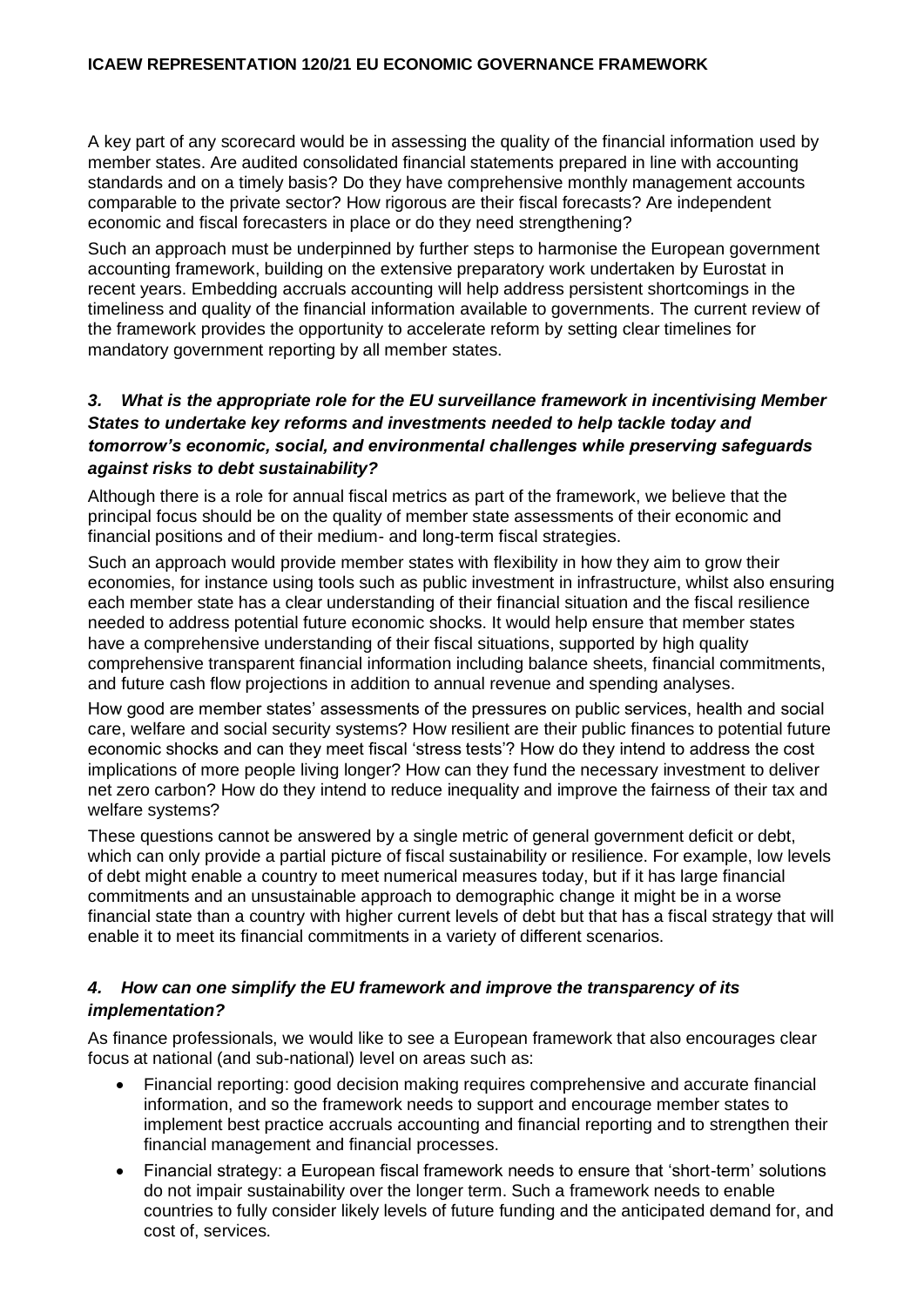- Reserves: countries need to have healthy levels of usable reserves to meet funding pressures and to support longer-term financial sustainability, including 'invest to save' initiatives.
- Planning and forecasting: across all levels there needs to be the capacity to plan and forecast accurately so as to reduce the risk of unforeseen financial pressures and to provide a more certain base for delivery of policy objectives. Independent fiscal institutions can both improve the quality of forecasting and the confidence of decision-makers in the forecast and projections they are using.
- Effective oversight: at all levels, key decision-makers need to be fully sighted and informed of the overall financial position, of key risks to financial sustainability and of the progress of plans to mitigate those risks.

As further covered in our response to Question 7, we underline the need for an accruals-based, balance sheet approach to public sector financial management across the EU to provide a comprehensive and comparable picture of member states' finances.

#### *5. How can surveillance focus on the Member States with more pressing policy challenges and ensure quality dialogue and engagement?*

We believe surveillance must also encourage and be informed by better balance sheet management at national level.

As also stressed by the IMF and the OECD, strengthening balance sheet efficiency can help build a better understanding of countries' exposures to risks, alongside the more traditional emphasis on budgets and public expenditure.

The introduction of the Whole of Government Accounts in the UK, for instance, has provided the basis for a better understanding of the public balance sheet and how assets and liabilities can be managed more effectively.

# *6. In what respects can the design, governance and operation of the RRF provide useful insights in terms of economic governance through improved ownership, mutual trust, enforcement and interplay between the economic and fiscal dimensions?*

# *7. Is there scope to strengthen national fiscal frameworks and improve their interaction with the EU fiscal framework?*

Yes. We believe that there is scope to strengthen national fiscal frameworks – and thereby improve interaction with the EU fiscal framework.

We have repeatedly pointed out the need for governments to tackle persistent shortcomings in the timeliness and quality of available financial information. This often contrasts unfavourably with multi-national organisations in the private sector, which would typically expect to have a very clear view of their consolidated financial position within a few days of the end of a financial year and final audited results within a couple of months. The complexity of different financial reporting frameworks used by individual governments can further hamper decision making by making it difficult to understand the full financial picture.

Currently the predominant focus at EU level in relation to government finances is on the extent of government deficit and debt – in itself extremely important, particularly where such levels are already unsustainably high. Hence accountability and reporting remain based on the reporting of National Accounts to Eurostat, providing comparable statistics on the economic activities, deficit and debt of individual member states. While this is clearly extremely important at the macroeconomic level, National Accounts do not provide a full picture of government finances at the entity level. They do not include complete information based on accruals accounting like that provided in private company financial statements. The detailed narrative commentary – i.e.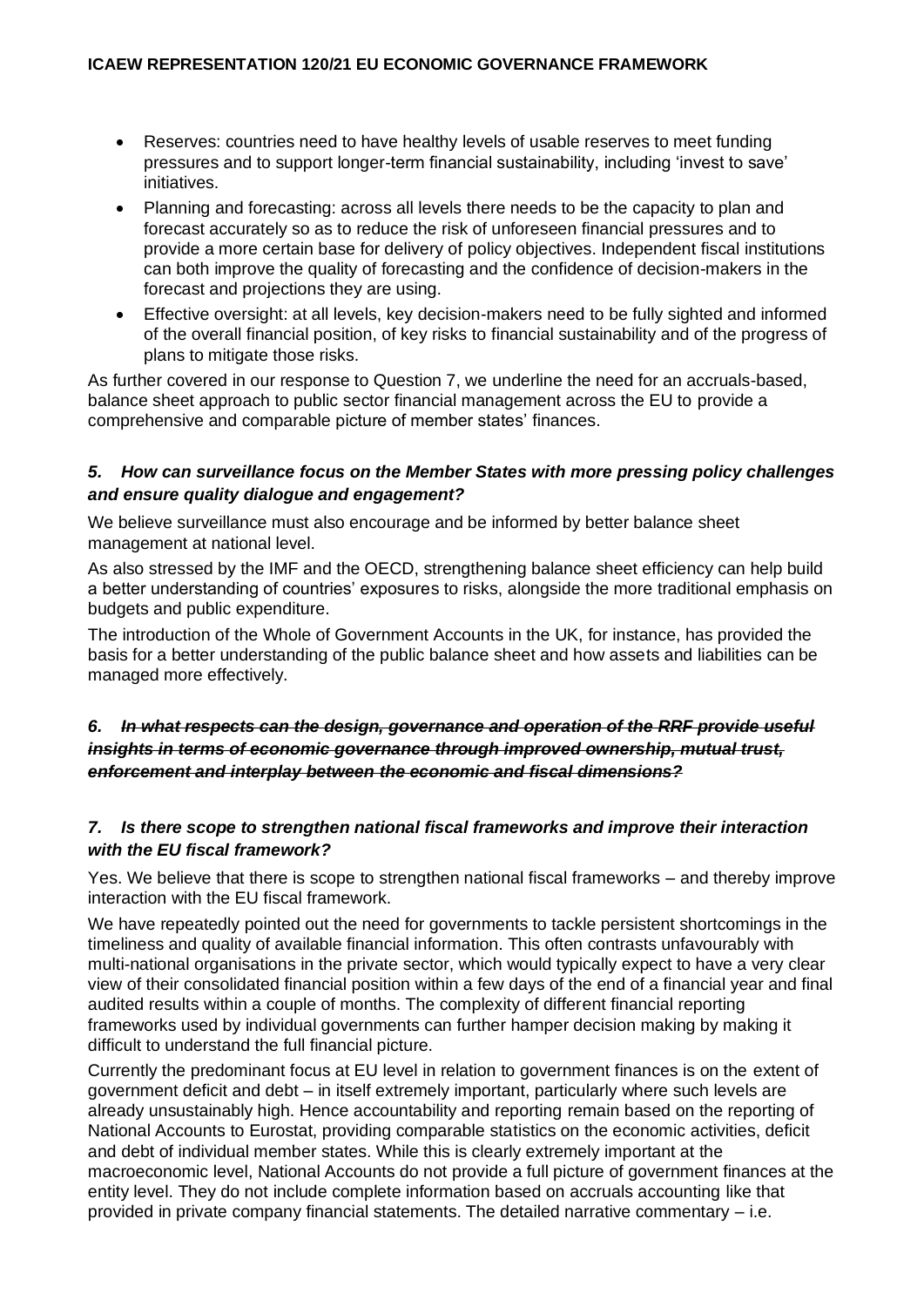#### **ICAEW REPRESENTATION 120/21 EU ECONOMIC GOVERNANCE FRAMEWORK**

explanation – and supplementary financial disclosure in the notes to the financial statements are missing. Without all of this a comprehensive picture of a government's finances is lacking.

To really achieve sustainable government finances, it is critical to look beyond public debt to what are effectively liabilities, whether or not governments actually account for them as such. There is a pressing need to account for the whole range of financial, environmental, pension, healthcare and other costs for which national governments are responsible through their political decisions. The sum of such costs for which there is a government obligation to pay 'further down the line' may be significantly larger than the figures currently reported for public debt.

Equally, there is a need to account for government assets, for example infrastructure and real estate, as part of a holistic approach to financial management that ensures optimal performance of these assets in the public interest. Annual financial statements provide transparency and thereby a basis to manage both liabilities and assets. Similarly, financial performance information (included in or derived from financial statements) that reflects the full cost of policies and programmes provides useful insights for the decision-making.

We continue to emphasise the importance of an accruals-based, balance sheet approach to public sector financial management to enable complete and comparable government accounting. Today, there is still no harmonised European government accounting framework. This creates important inconsistencies in how countries account and report on transactions. Over the last years, important preparatory steps have been driven by Eurostat to design comprehensive EU reform and some countries have also made steps forward. The current review of the economic governance framework is an opportunity to catalyse legislative action, setting clear timelines for mandatory government reporting by all member states that is of high quality, consistent and comparable.

We stress that the requirement to produce government financial statements is not an end goal. Rather, the transition to producing such statements is an enabler. It is the basis for developing better management information systems, resulting in better decision-making and ultimately a better use of public money. At both European and national levels, it can enhance the democratic accountability framework for the assessment of the use of public funds. The end goal is the delivery of better public services in the short term and the attainment of sustainable public finances in the mid to long term, creating a positive legacy for the next generations.

We also note that the current review provides the opportunity to look at and learn lessons from what individual governments in the EU and beyond are doing to centralise expertise to manage finance risk and manage contingent liabilities. In the UK, the recent establishment of a Contingent Liability Central Capability Unit within UK Government Investments, should help strengthen contingent liability and risk management across government, providing analysis, advice and expertise. Over the longer term, this should help enhance assessment of the stock of contingent liabilities as well as an understanding of how comparable contingent liabilities are treated and where there may be common themes across such liabilities.

#### *8. How can the framework ensure effective enforcement? What should be the role of pecuniary sanctions, reputational costs and positive incentives?*

*9. In light of the wide-ranging impact of the COVID-19 crisis and the new temporary policy tools that have been launched in response to it, how can the framework – including the Stability and Growth Pact, the Macroeconomic Imbalances Procedure and, more broadly, the European Semester – best ensure an adequate and coordinated policy response at the EU and national levels?*

*10. How should the framework take into consideration the euro area dimension and the agenda towards deepening the Economic and Monetary Union?*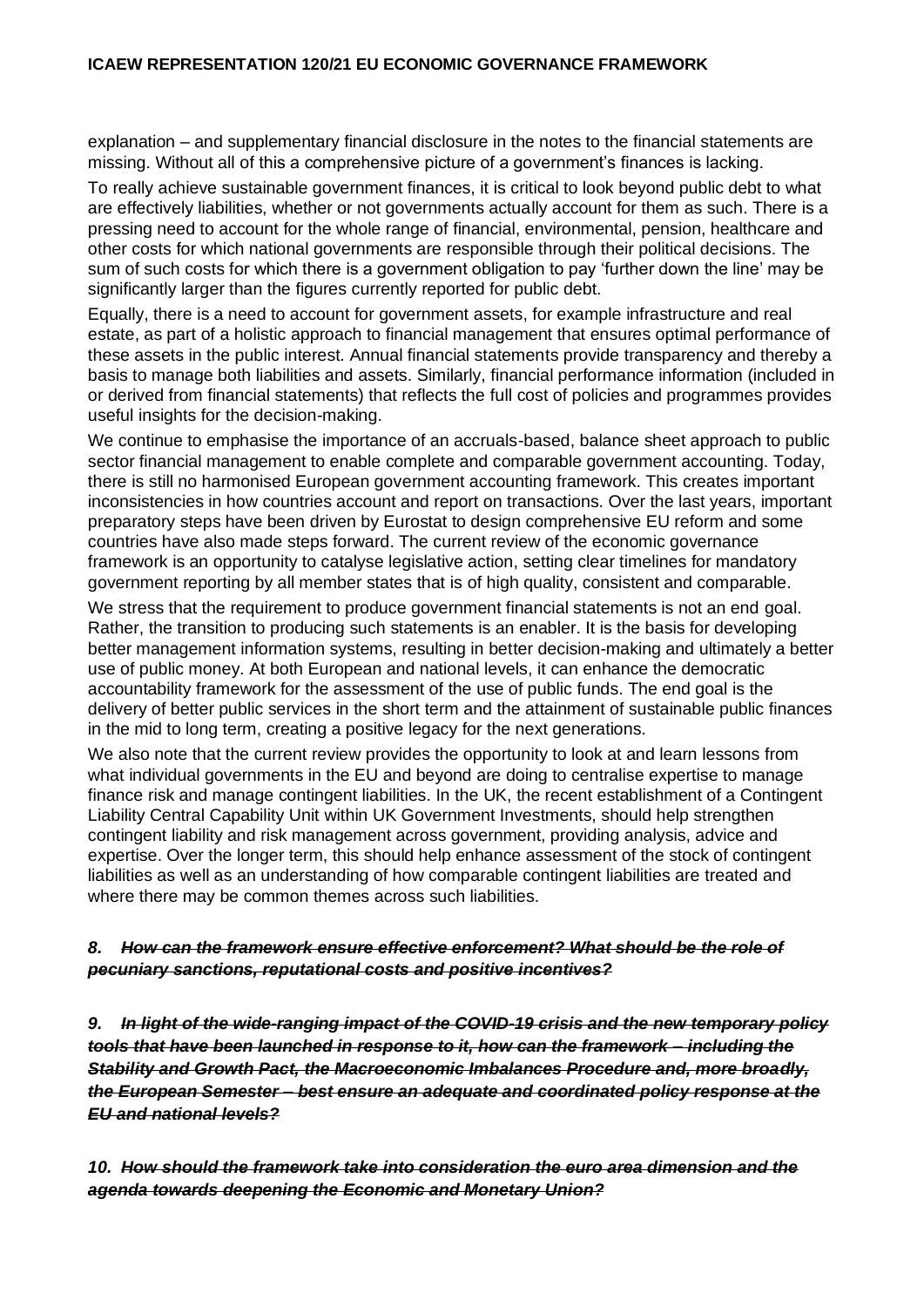# *11. Considering how the COVID-19 crisis has reshaped our economies, are there any other challenges that the economic governance framework should factor in beyond those identified so far?*

The review of the economic governance framework provides an important opportunity to embed broader considerations. We focus on several challenges:

- Governments as insurers of last resort: as in the financial crisis a decade ago, the pandemic has shown that there is an implicit guarantee provided by governments that they will step in to prevent a systemic failure. It is arguable that governments do not price this implicit guarantee appropriately or take actions to mitigate the financial risks to which they are exposed. A question to address is whether they should act more like an insurer in the future, charging premiums in advance in order to build up contingency funds for such eventualities. Alternatively, can businesses and individuals be encouraged or required to better prepare by building up 'rainy day' funds in better times, reducing the risk that the government will need to step in?
- Sovereign risk: The pandemic has given rise to significant increases in often already high debt levels of governments in Europe (and around the world): the conditions for government borrowing may become less favourable in the future. This increases the importance of government transparency and communication to markets, particularly given the close interconnection between government debt risk and bank risk in the international financial system.
- The intergenerational contract: As noted in our response to Question 3, long-standing demographic trends raise pressing questions on Europe's future financial sustainability and the fair distribution of resources between generations. Any changes to the EU's economic governance framework must ensure greater honesty and accountability about the intergenerational impact of fiscal matters so that liabilities and obligations are not simply passed on to future generations. To do so, we encourage the refinement of the fiscal framework to ensure that all perspectives are considered, including the interests of those generations that do not have a voice in the debate, particularly if they are likely to be directly affected in the future. This needs to be accompanied by a smarter approach to thinking about the timeframes during which different policy challenges need to be addressed, while ensuring that short-term and long-term policy measures ultimately pull in the same direction. Greater transparency, including over the assumptions and judgements underlying trade-offs, can help enhance accountability between countries while encouraging greater societal scrutiny and more informed public debate on what is intergenerationally fair and possible. Existing initiatives in Japan, Singapore, Finland, Poland and Wales can provide further inspiration.
- Moving beyond GDP: Economic growth, measured as real increases in GDP, continues to remain at the centre of public policy debates, despite intensifying social and environmental challenges. We believe that the current review process must engage seriously with existing initiatives to re-assess definitions of economic success. Alternatives to GDP already exist but need to be more firmly embedded in countries' fiscal frameworks. The Beyond GDP initiative and the broader UN Sustainable Development Goals provide more comprehensive indicators of environmental and social progress. Steps taken by the Commission to improve strategic foresight in policymaking and to monitor the green and digital transition, including through the recently announced resilience dashboards, are welcome but need to be solidified at national level too. We also stress the importance of the findings of the recent the Dasgupta Review which make clear that nature is the foundation of economic prosperity and that countries' economic transformation must recognise this in order to reverse nature loss and preserve our future. Consideration could also be given to the work being undertaken by the Capitals Coalition to develop and implement an approach to decisionmaking based on a better understanding of the value of entities' impacts and dependencies on natural, social and human capital.